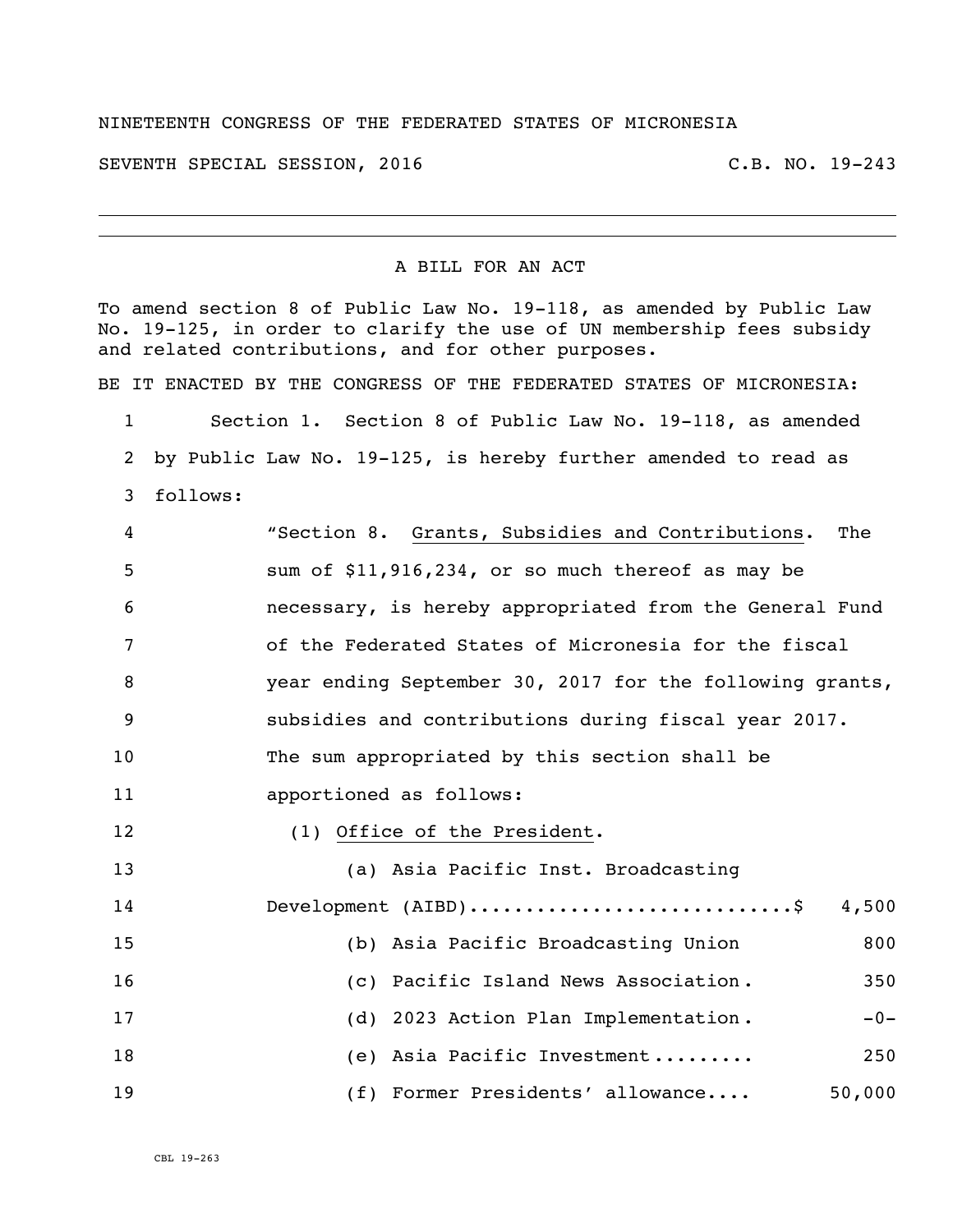C.B. NO. 19-243

| $\mathbf{1}$   | (g) Joint Committee on Compact Review                  |        |
|----------------|--------------------------------------------------------|--------|
| $\overline{2}$ | and Planning (JCRP)\$                                  | $-0-$  |
| 3              | (i) Initial Committee Operations 200,000               |        |
| 4              | (ii) Fees for Legal Counsel                            |        |
| 5              | Washington, D.C. legal and lobbying services 1,000,000 |        |
| 6              | (2) Department of Foreign Affairs.                     |        |
| 7              | (a) The Forum Secretariat                              | 46,000 |
| 8              | (b) Secretariat for Pacific Community                  | 56,000 |
| 9              | (c) UN Membership Fees and related                     |        |
| 10             | contributions to UN bodies and                         |        |
| 11             |                                                        | 70,000 |
| 12             | $(d)$ ESCAP                                            | 5,000  |
| 13             | (e) East-West Center                                   | 5,000  |
| 14             | (f) ACP Cotonou Membership Fees                        | 25,000 |
| 15             | (g) SPC Office Rental                                  | 45,000 |
| 16             | (h) Diplomatic Relations between FSM                   |        |
| 17             | and China (PRC)                                        | $-0-$  |
| 18             | (i) Pacific Island Forum                               | $-0-$  |
| 19             | (3) Department of Finance and Administration.          |        |
| 20             | (a) OCO Membership                                     | 14,024 |
| 21             | (b) Financial Management System -                      |        |
| 22             | Maintenance Fee                                        | 55,000 |
| 23             | $(C)$ CTA                                              | 9,000  |
| 24             | (d) ADB, IMF, and Budget, Finance                      |        |
| 25             | Policy Consultations                                   | 25,000 |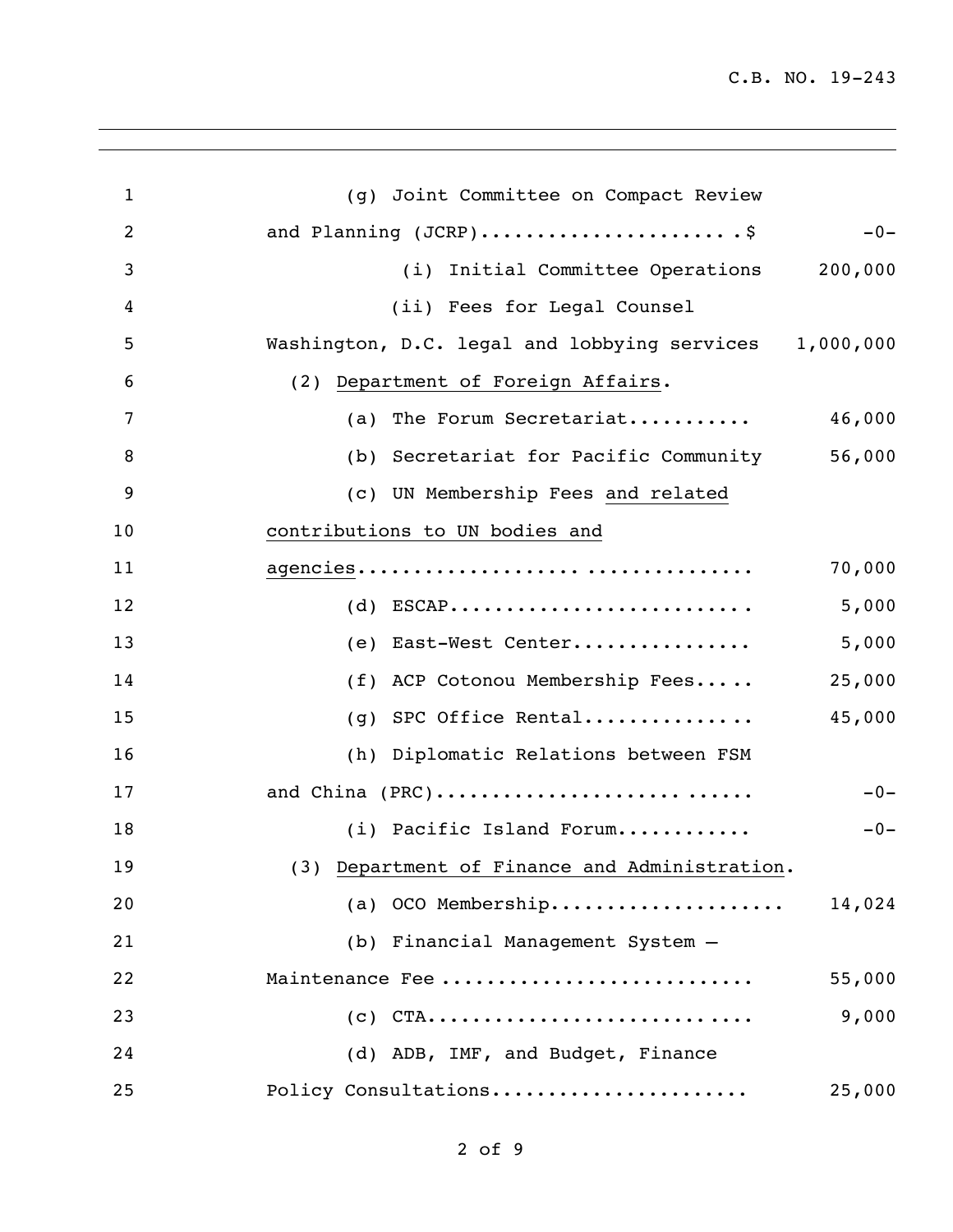| $\mathbf{1}$ | (e) Macro Economist Advisor\$                                                          | 200,000 |
|--------------|----------------------------------------------------------------------------------------|---------|
| 2            | $(f)$ Global Forum membership fee                                                      | 26,000  |
| 3            | (4) Department of Resources and Development.                                           |         |
| 4            | (a) $PIDP$                                                                             | 15,000  |
| 5            | $(b)$ FFA                                                                              | 38,918  |
| 6            | (c) Coordinating Committee for                                                         |         |
| 7            | Offshore Mineral Prospecting                                                           | $-0-$   |
| 8            | (d) Pacific Asian Travel Association                                                   |         |
| 9            | $(PATA) \dots \dots \dots \dots \dots \dots \dots \dots \dots \dots \dots \dots \dots$ | 5,000   |
| 10           | (e) United Nations Development                                                         |         |
| 11           | Program (UNDP)                                                                         | 30,000  |
| 12           | (f) Micronesian Challenge Endowment                                                    |         |
| 13           |                                                                                        | 50,000  |
| 14           | $(g)$ Seaframe                                                                         | $-0-$   |
| 15           | (h) Food Agriculture Organization                                                      |         |
| 16           |                                                                                        | 4,800   |
| 17           | (i) Western Forestry Leadership                                                        |         |
| 18           | Coalition                                                                              | 530     |
| 19           | (j) Matching to SPC Projects                                                           | 60,000  |
| 20           | Micronesian Challenge<br>(k)                                                           | 10,000  |
| 21           | Micronesian Cruise Association<br>(1)                                                  | 2,500   |
| 22           | (m) South Pacific Tourism Organization                                                 | 15,000  |
| 23           | International Animal Health<br>(n)                                                     |         |
| 24           | Organization                                                                           | 23,000  |
| 25           | (o) SPC Site Rental                                                                    | $-0-$   |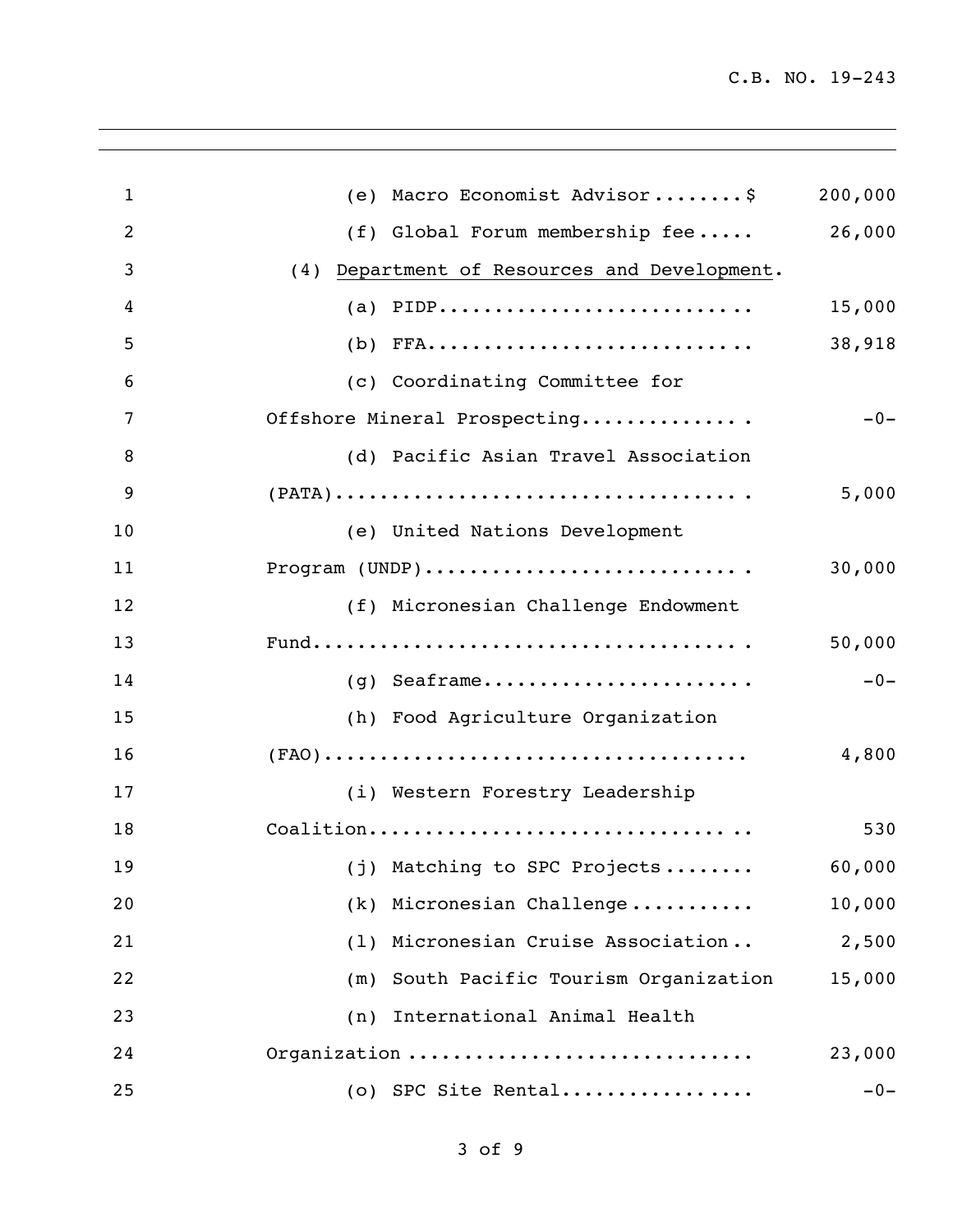| $\mathbf{1}$   | (p) |                                          | 250       |
|----------------|-----|------------------------------------------|-----------|
| $\overline{2}$ | (q) | Micronesia Trade Commission              | 30,000    |
| 3              |     | (r) Convention on Biological Diversity   |           |
| 4              |     |                                          | 1,000     |
| 5              |     | $(s)$ IFAD                               | 500       |
| 6              | (5) | Department of Health and Social Affairs. |           |
| 7              | (a) | UNFPA                                    | 3,000     |
| 8              | (b) |                                          | 4,000     |
| 9              | (C) | FSM Sport Association                    | $-0-$     |
| 10             | (d) | PIHOA                                    | 20,000    |
| 11             | (e) | Territorial Health                       | 7,000     |
| 12             | (f) | Nurse and Medical Licensing              | 20,000    |
| 13             | (q) | Red Cross                                | 70,000    |
| 14             | (h) | Vaccine Purchase                         | 50,000    |
| 15             | (i) | UN Women                                 | 1,000     |
| 16             | (i) | Maintenance                              | $-0-$     |
| 17             | (6) | Department of Education.                 |           |
| 18             |     | (a) Aid to Non-Public Schools            | 600,000   |
| 19             |     | (b) Aid to CMI Students                  | 40,000    |
| 20             |     | (c) Aid to PCC Students                  | 150,000   |
| 21             |     | (d) National Scholarship                 | 2,000,000 |
| 22             | (e) | National Close-Up                        | 75,000    |
| 23             | (f) | Merit Scholarship                        | 300,000   |
| 24             | (g) | COM-FSM Board Meeting                    | 5,000     |
| 25             | (h) | Faithwalk Christian College (FCC)        |           |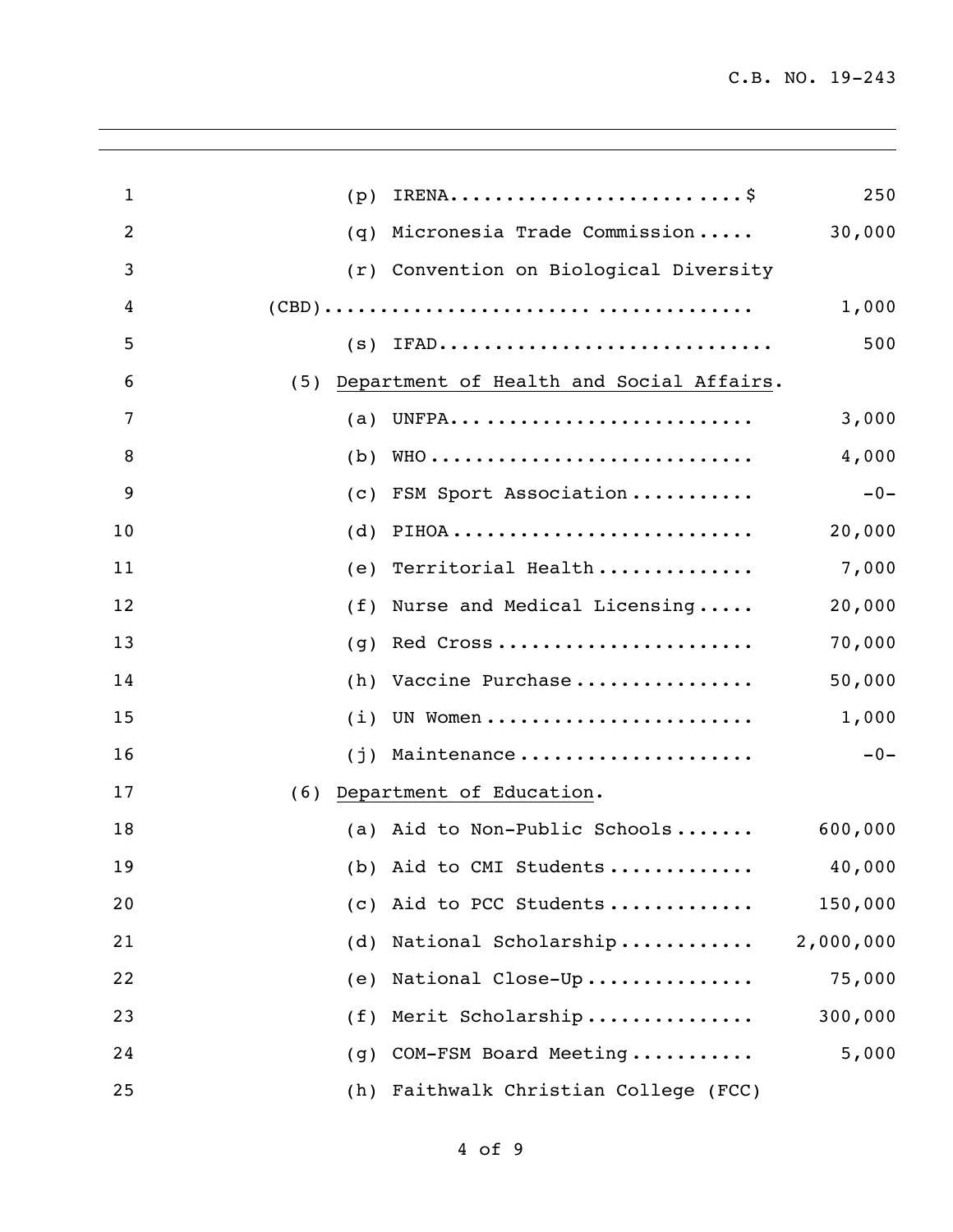| $\mathbf{1}$   | and Caroline College and Pastoral                                                                            |  |  |
|----------------|--------------------------------------------------------------------------------------------------------------|--|--|
| $\overline{2}$ | Institute (CCPI), the sum of which                                                                           |  |  |
| 3              | is to be divided equally between                                                                             |  |  |
| 4              | the two colleges \$<br>100,000                                                                               |  |  |
| 5              | 50,000<br>(i) Xavier High School                                                                             |  |  |
| 6              | Department of Transportation, Communication<br>(7)                                                           |  |  |
| 7              | and Infrastructure.                                                                                          |  |  |
| 8              | (a) Asia Pacific Telecommunity<br>11,000                                                                     |  |  |
| 9              | (b) International Telecommunication                                                                          |  |  |
| 10             | 20,867                                                                                                       |  |  |
| 11             | $(c)$ ICAO<br>28,050                                                                                         |  |  |
| 12             | 600,000<br>(d) FSM Capital Energy                                                                            |  |  |
| 13             | (e) Micronesian Shipping Commission                                                                          |  |  |
| 14             | $(MSC) \ldots \ldots \ldots \ldots \ldots \ldots \ldots \ldots \ldots \ldots \ldots \ldots \ldots$<br>25,000 |  |  |
| 15             | (f) Fuel and Provisions for Caroline                                                                         |  |  |
| 16             | Voyager and Navigator 1,000,000                                                                              |  |  |
| 17             | (8) Department of Justice.                                                                                   |  |  |
| 18             | (a) States Joint Law Enforcement:                                                                            |  |  |
| 19             | 30,000                                                                                                       |  |  |
| 20             | (b) States Joint Law Enforcement:                                                                            |  |  |
| 21             | 50,000                                                                                                       |  |  |
| 22             | (c) States Joint Law Enforcement:                                                                            |  |  |
| 23             | 100,000                                                                                                      |  |  |
| 24             | (d) States Joint Law Enforcement:                                                                            |  |  |
| 25             | 30,000                                                                                                       |  |  |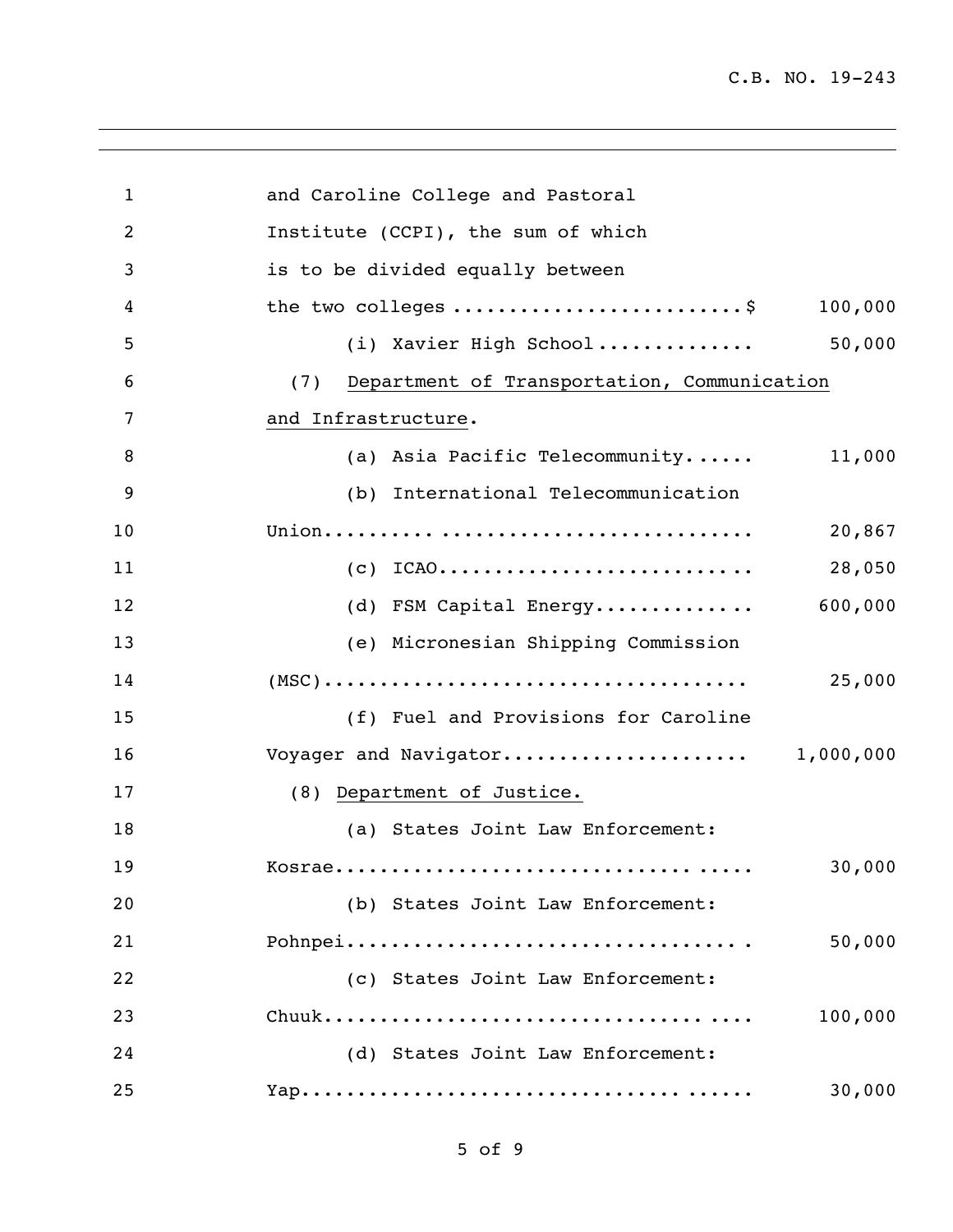| $\mathbf{1}$   | (e) Police Academy\$                               | 180,000 |
|----------------|----------------------------------------------------|---------|
| $\overline{2}$ | (f) Ammunition for Sidearm and Long                |         |
| 3              |                                                    | 25,000  |
| 4              | (g) Fuel Subsidy                                   | $-0-$   |
| 5              | (9) Congress of the Federated States of Micronesia |         |
| 6              | (a) IPU Conference                                 | 50,000  |
| 7              | (b) Climate Change Conferences/ COP                |         |
| 8              |                                                    | 50,000  |
| 9              | $(C)$ ACP                                          | 30,000  |
| 10             | $(d)$ APPU/APPF                                    | 60,000  |
| 11             | (e) Staff Upgrade                                  | $-0-$   |
| 12             | World Bank/IMF Annual Meeting<br>(f)               | 50,000  |
| 13             | (q) FSM/Israel Parliamentarian                     |         |
| 14             | Friendship Link                                    | 50,000  |
| 15             | $(h)$ MLC Conference                               | $-0-$   |
| 16             | (i) FSM/Japan Parliamentarian                      |         |
| 17             | Friendship Link                                    | $-0-$   |
| 18             | (j) China Parliamentary Visit                      | $-0-$   |
| 19             | (k) FSM Congress/Cuban National                    |         |
| 20             | Assembly Parliamentary Relations                   | 50,000  |
| 21             | National Olympic Committee<br>(1)                  | $-0-$   |
| 22             | FSM-French Parliamentary/ACP<br>(m)                | 50,000  |
| 23             | Fisheries meetings<br>(n)                          | 30,000  |
| 24             | MRA Conference in Japan<br>(0)                     | $-0-$   |
| 25             | Contribution to IPU<br>(p)                         | $-0-$   |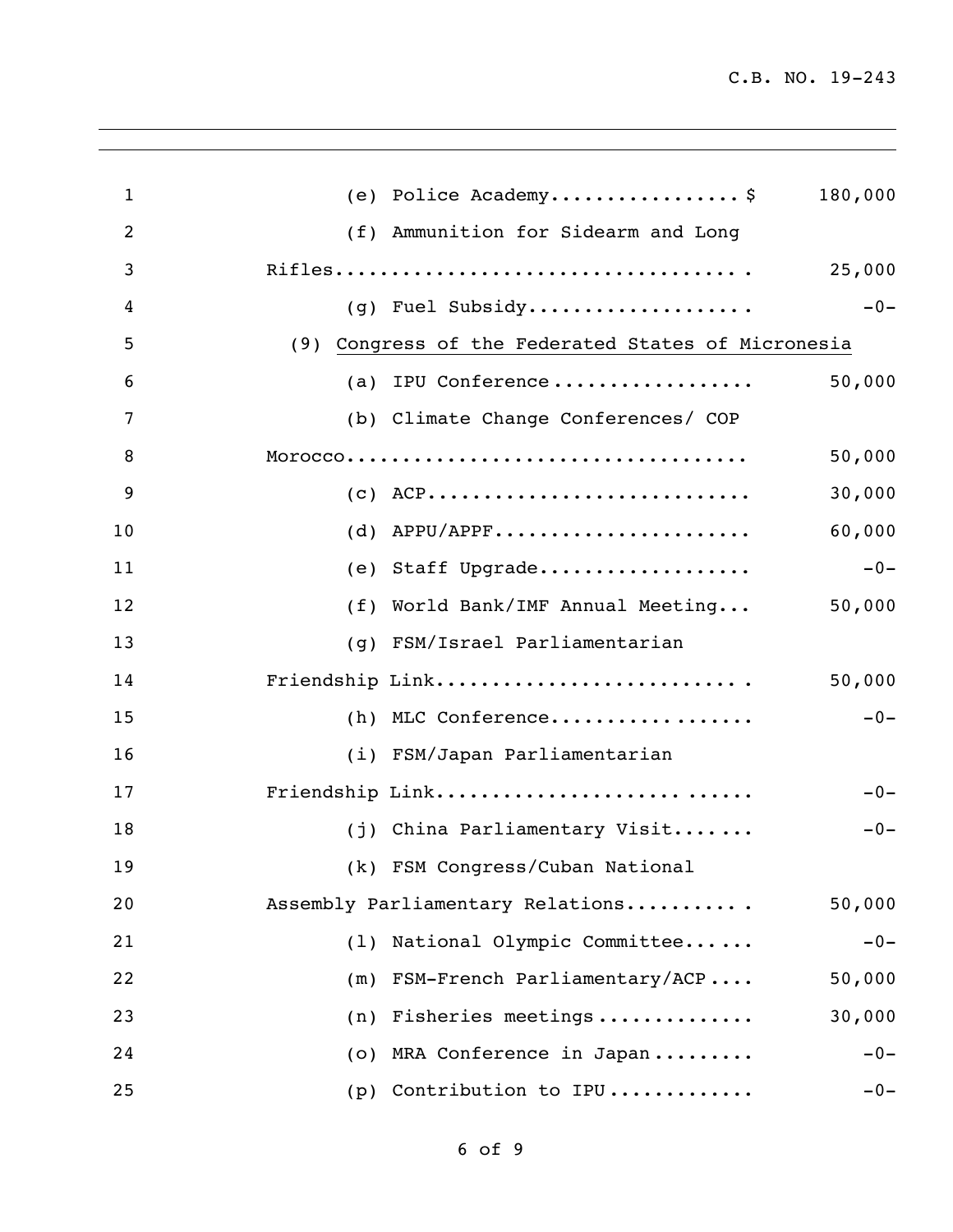| $\mathbf 1$    | IPU Annual Dues\$<br>12,500<br>(q)                                                                |
|----------------|---------------------------------------------------------------------------------------------------|
| $\overline{c}$ | $-0-$<br>IPU Assembly in Zambia<br>(r)                                                            |
| 3              | Crans Montana Forum in Morocco<br>$-0-$<br>(s)                                                    |
| 4              | (t) Wilshire Conference/ Meetings                                                                 |
| 5              | with Constituents<br>$-0-$                                                                        |
| 6              | COFA Alliance National Network<br>25,000<br>(u)                                                   |
| 7              | 20,000<br>Travel to MRA meeting<br>(v)                                                            |
| 8              | Travel to Investment Advisor<br>(w)                                                               |
| 9              | $(\texttt{Wilshire}) \dots \dots \dots \dots \dots \dots \dots \dots \dots \dots \dots$<br>30,000 |
| 10             | (10) Office of Environment & Emergency Management                                                 |
| 11             | 760<br>(a)                                                                                        |
| 12             | UNFCCC<br>(b)<br>250                                                                              |
| 13             | 120<br>(c)                                                                                        |
| 14             | $SPREP$<br>10,184<br>(d)                                                                          |
| 15             | Waigani Convention<br>1,190<br>(e)                                                                |
| 16             | SPREP-Noumea Convention<br>(f)<br>1,764                                                           |
| 17             | 15,000<br>Earth Day Activities<br>(q)                                                             |
| 18             | (h) EPA Director's Meeting<br>$-0-$                                                               |
| 19             | (i) Bi-Annual Environmental Conference<br>20,000                                                  |
| 20             | (j) FSM FEMA Disaster Matching<br>200,000                                                         |
| 21             | 501<br>(k) Basel Convention                                                                       |
| 22             | (11) Office of National Archives, Culture and                                                     |
| 23             | Preservation                                                                                      |
| 24             | 4,000<br>(a)                                                                                      |
| 25             | $(b)$ NCSHPO<br>2,760                                                                             |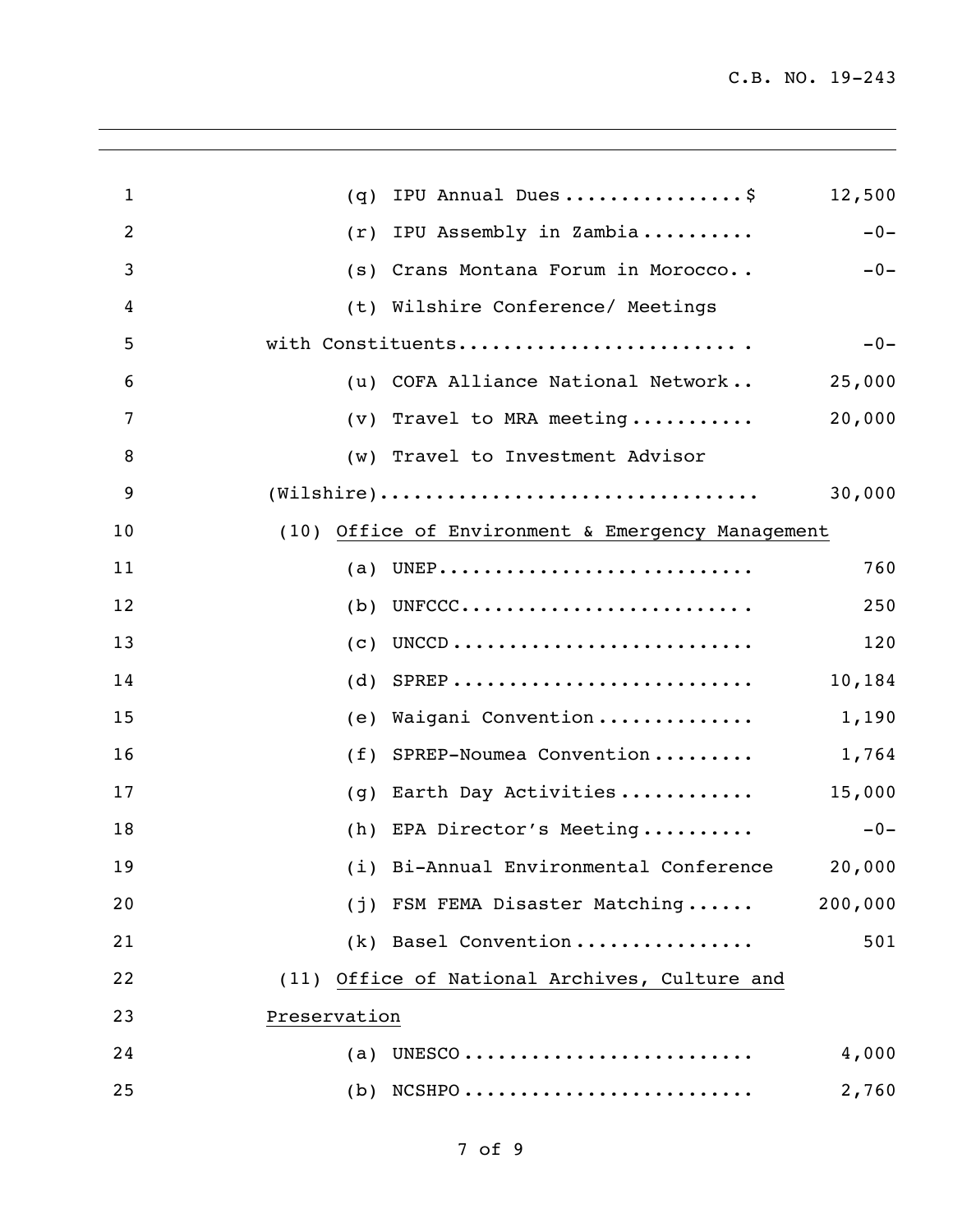| $\mathbf{1}$   | (C)  | PARBICA                                      | 100      |
|----------------|------|----------------------------------------------|----------|
| $\overline{c}$ | (d)  | PIALA                                        | 100      |
| 3              | (e)  |                                              | 54       |
| 4              | (f)  | Library Fee                                  | 50       |
| 5              | (12) | Other Grants, Subsidies and Contributions.   |          |
| 6              | (a)  | State Judiciary Subsidy: Kosrae.             | 35,000   |
| 7              | (b)  | State Judiciary Subsidy: Pohnpei             | 55,000   |
| 8              | (C)  | State Judiciary Subsidy: Chuuk               | 55,000   |
| 9              | (d)  | State Judiciary Subsidy: Yap                 | 35,000   |
| 10             | (e)  | COM-FSM Treaty Obligation                    | 25,000   |
| 11             |      | (f) Micronesian Legal Services               |          |
| 12             |      | Corporation                                  | 250,000  |
| 13             | (q)  | MLFC Loan Payment                            | 200,000  |
| 14             | (h)  | Single Audit Fee                             | 445,000  |
| 15             | (i)  | Staff Housing                                | 510,000  |
| 16             | (i)  | Recruitment and Repatriation                 | 223,218  |
| 17             | (k)  | FSM Social Security Administration 1,000,000 |          |
| 18             | (1)  | FSM National Government                      |          |
| 19             |      | Employee's Health Insurance Plan             | $-0-$    |
| 20             | (m)  | General Election (March 7, 2017)             | 391,840  |
| 21             |      | (n) NORMA- WCPFC Tuna Commission Fee         | 108,504  |
| 22             |      | (o) Trade Fairs (\$10,000 for Each of        |          |
| 23             |      | the Four FSM States)                         | 40,000   |
| 24             | (p)  | Yap State Fair                               | 10,000   |
| 25             | (q)  | Independence Day activities                  | 50,000'' |
|                |      |                                              |          |